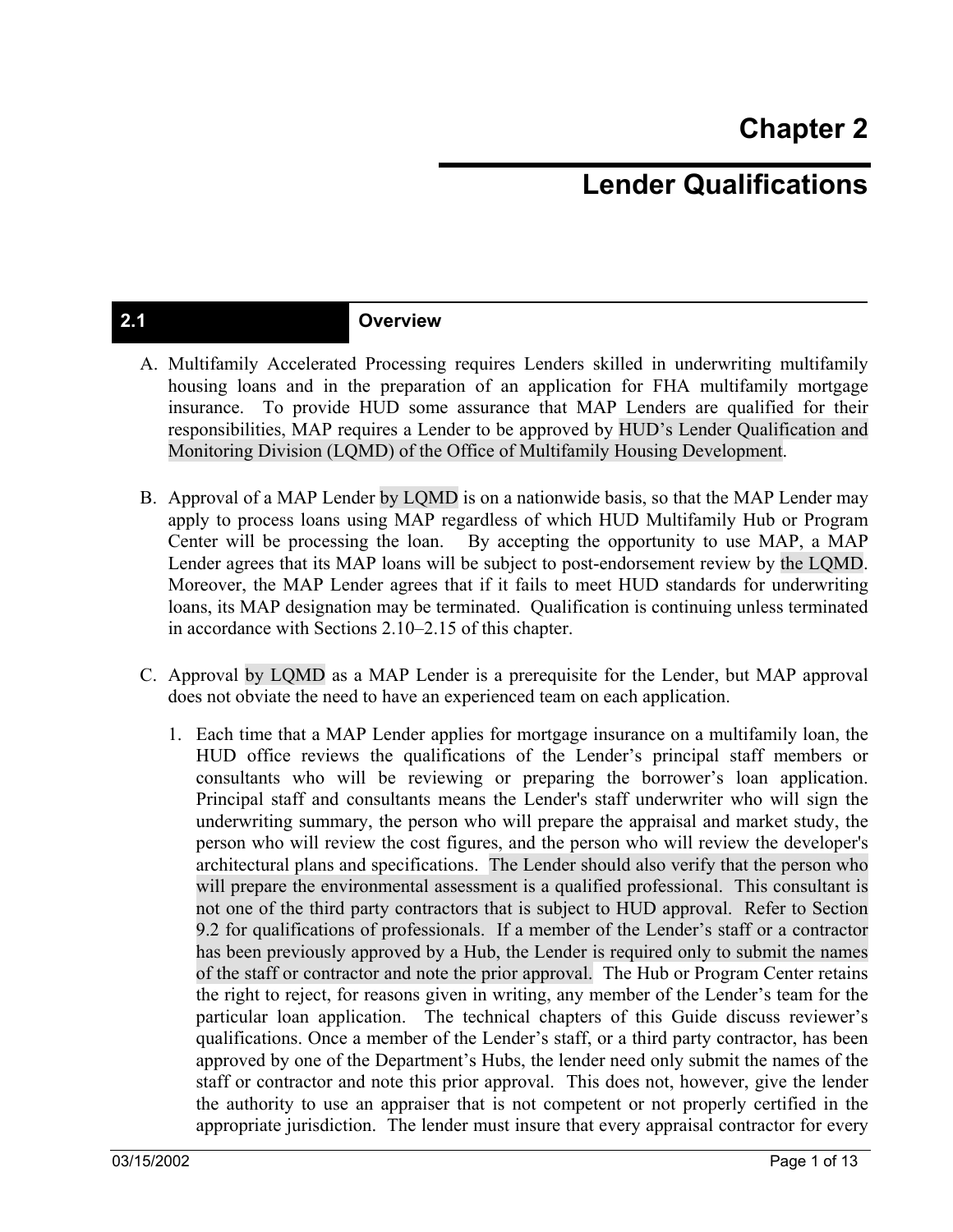application meets all requirements as outlined in Map Guide Section 7.3a, especially the USPAP Competency provision and jurisdictional certification requirements.

- 2. Names and resumes of the appraiser and/or market analyst should be submitted as soon as possible prior to the pre-application. The names of the architectural analyst and cost analyst should be submitted prior to the application for a Firm Commitment. For refinancing or purchase, the appraiser's resume should also be submitted prior to the application for the Firm Commitment. HUD has up to ten business days, after receipt of the names, to reject any principal staff member or consultant. If there is no notice from HUD within those ten days, the names are approved.
- D. This Chapter covers, in Sections 2.2–2.7, the requirements imposed on Lenders so that they qualify to submit applications as MAP Lenders. Sections 2.8–2.9 briefly discuss the postendorsement monitoring of MAP loans. Sections 2.10–2.15 describe termination of authority to use MAP, and it covers probation, which is a step short of termination.
- E. Sale or Transfer of a MAP Application: The originating MAP Lender may sell or transfer a MAP application only upon receipt of a Firm Commitment. The application may only be sold to another MAP approved lender not currently subject to any suspension or Limited Denial of Participation penalties.

## **2.2 Lender Qualifications**

- A. HUD will announce a date after which LQMD will accept applications for approval as MAP Lenders. The announcement will also give the address and telephone number of LQMD.
- B. The Lender prepares the application for approval as a MAP Lender. There is no required form for this application. Upon receipt of all the information specified in Section 2.6, LQMD has a goal of 30 days to act on the application.
- C. The Deputy Assistant Secretary for Multifamily Housing will approve in writing each MAP Lender. The letter of approval accepted by the Lender constitutes an agreement between the Lender and HUD. The names of approved Lenders are posted by LQMD on the Internet.
- D. LQMD may, instead, disapprove an application on the grounds that it has failed to meet the standards set forth in Section 2.3 of this chapter or that it has failed to provide sufficient information required in Section 2.6 of this chapter. LQMD may decide not to allow the Lender to participate in MAP until specified deficiencies are corrected. An appeal of a decision by LQMD to disapprove an application may be made to the Deputy Assistant Secretary for Multifamily Housing.
- E. If the Lender's approval has been terminated, the Lender may not reapply for 12 months after termination. The Lender has an appeal of termination as stated in Section 2.10.B.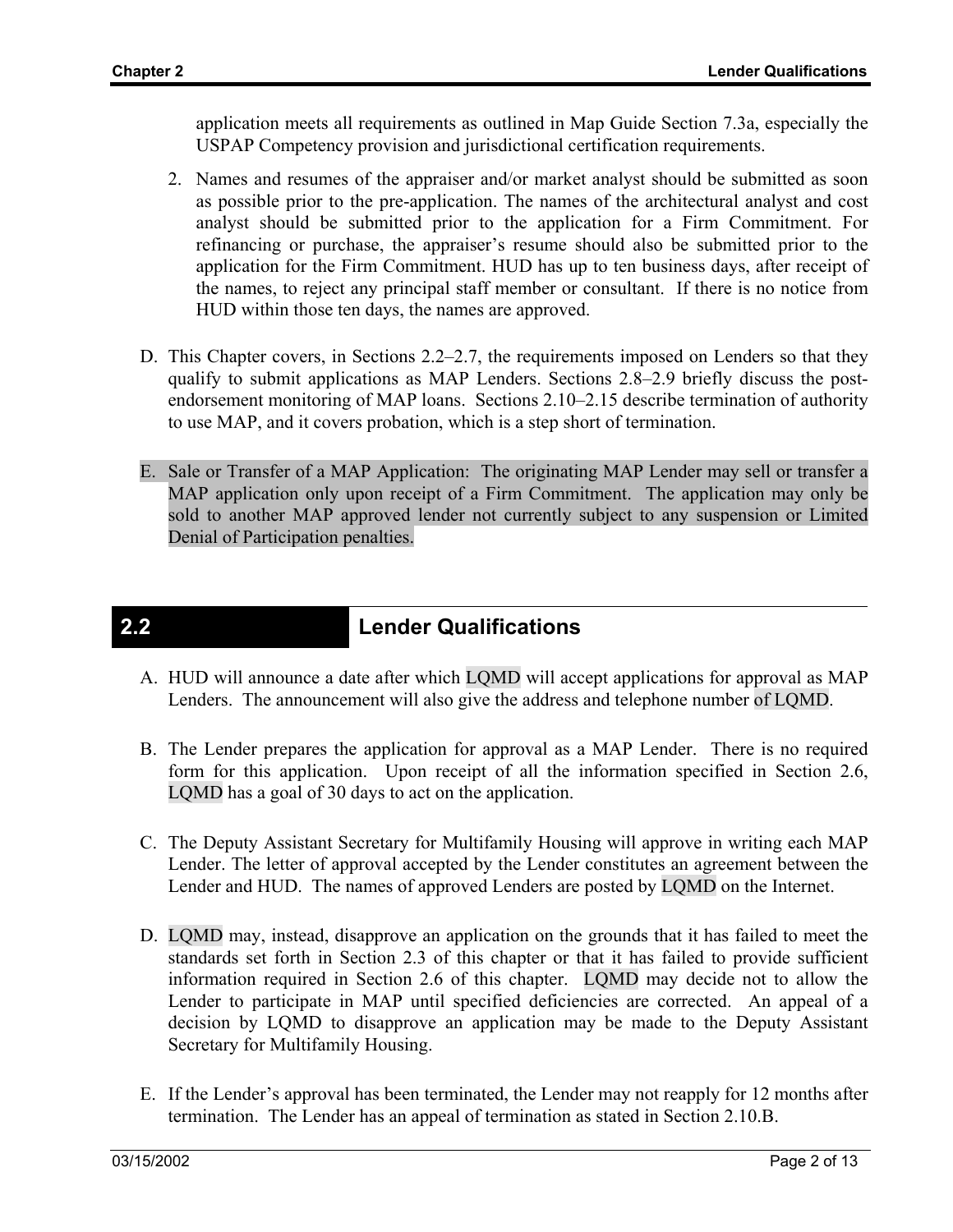## **2.3 Standards Required for Qualification**

Qualification as a MAP Lender is not intended to be a difficult or time-consuming process. It requires evidence that the Lender is an FHA-approved multifamily mortgagee, that it is financially sound, that it has on staff a principal employee or principal employees with multifamily underwriting experience, and that its record with FHA-insured or conventional multifamily loans has been satisfactory. The requirements are discussed in this section, as follows, and the required application exhibits are listed in Section 2.6, Application Package.

- A. Evidence that the Lender is an FHA-approved multifamily mortgagee must be submitted.
- B. The Lender must submit the most recent financial statement filed with the Federal Housing Administration which shows its net worth in excess of \$250,000.
- C. The Lender must not be subject to judgments in administrative claims or in lawsuits which would seriously affect its ability to do business. It must not unlawfully discriminate. Section 2.6 requires the Lender to report any lawsuits or judgments against it within the past three years. This includes any lawsuits or judgments of discrimination in employment or in lending practices.
- D. Multifamily underwriting experience on staff is a key to MAP approval. The Lender must identify and have on staff a person or persons with at least three years of recent experience in multifamily underwriting. Over the three years the underwriter must have worked regularly in the multifamily lending business and have underwritten at least three loans which have actually been funded. The Underwriter must attend a MAP training session conducted by HUD before submitting an application or pre-application. An FHA mortgagee will not get MAP approval when it hires a multifamily underwriter on a contract basis for a particular loan application.
- E. For Health Care Applications, the MAP underwriter must have within the previous five years experience in underwriting the development and operation/management of health care facilities. The underwriter's resume must demonstrate this specific experience and is submitted to the Lender Qualifications and Monitoring Division (LQMD) of the office of Multifamily Development in Headquarters for review and approval. Any MAP Lender, whose underwriter cannot demonstrate the necessary level of experience, must use Traditional Application Processing (TAP) Program when financing its health care facility.
- F. In connection with its application showing experience of staff, the applicant must identify those persons who have the authority to underwrite loan applications under MAP and will sign the narrative summary in a loan application. The applicant must also identify the ownership of the Lender and also identify whose signatures may bind the Lender for any of its responsibilities under MAP.
- G. FHA multifamily experience is not specifically required for initial approval as a MAP Lender, but, if the Lender lacks FHA experience for qualification, additional emphasis will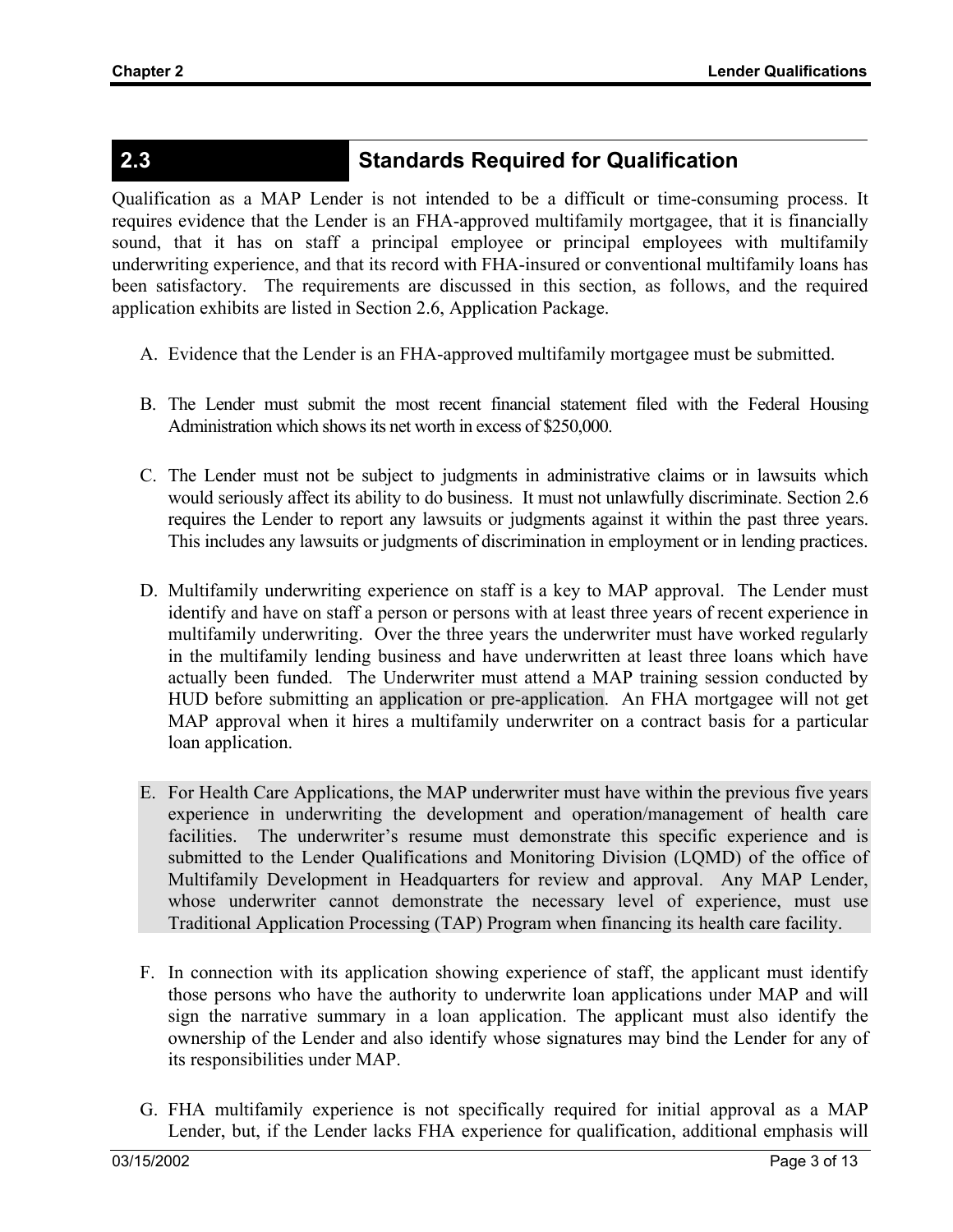be placed on consistent and recent conventional multifamily lending experience. For any loan processed under MAP, the Lender must thoroughly understand FHA requirements for multifamily mortgage insurance.

- H. A reason for rejection of an applicant for MAP qualification may be that the applicant has a recent history of assignments of FHA-insured loans. The reason for the assignment or assignments is subject to the evaluation of LQMD. Causes of assignments are difficult to measure because of the variety of reasons for assignments, such as unpredictable economic changes in the area, inadequate servicing or poor quality underwriting. LQMD will look primarily at any loan which the applicant has underwritten within the previous five years and which, since the loan was endorsed, has been assigned to HUD for insurance benefits. The purpose is to determine whether or not the applicant has been at fault in its origination of a loan that did not perform satisfactorily.
- I. The applicant will submit a list of the Multifamily Hubs and Program Centers with which it has worked in the previous two years. LQMD will contact those Hubs or Program Centers to determine the experience of the Hub or Program Center in previous work with the applicant. Responses of the Hubs or Program Centers will be part of the file of LQMD for the particular applicant. A pattern of unsatisfactory applications for mortgage insurance at one or more Hubs or Program Centers may be grounds for rejection of the applicant as a MAP Lender.
- J. It has long been common practice for lenders to use consultants, individuals and companies, to increase market share. The term consultant, as used here, applies to a mortgage broker, loan correspondent and packager.

Under Traditional Application Processing (TAP) and Multifamily Accelerated Processing (MAP) the role a consultant may play in processing a loan is different. This difference has lead to some confusion on the part of MAP Lenders and HUD Field Staff. Therefore, let me clearly restate what roles and relationships a consultant may or may not have under the TAP and MAP processes.

- 1. Under TAP
	- a. The consultant refers new business to a lender including information supplied by a proposed mortgagor/sponsor.
	- b. The consultant may provide a wide range of additional services to the lender. Field Offices may accept application packages, correspond with and rely on information submitted by the Consultant on behalf of the lender.
	- c. The consultant's fee is paid from the mortgagee's fees.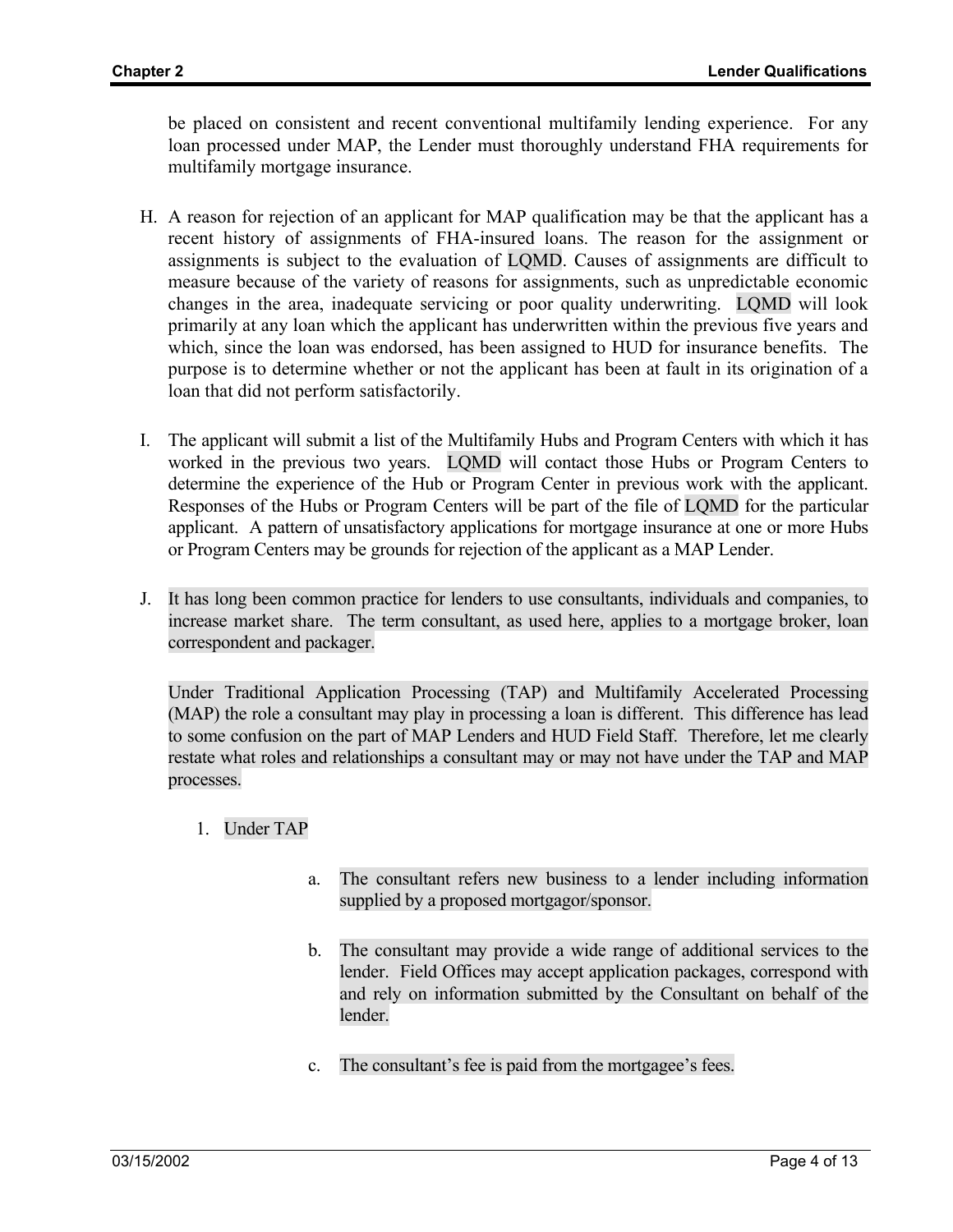- d. The consultant cannot have any identity of interest with the mortgagor, sponsor or affiliated entity. HUD may permit an exception to the rule if:
	- (1) The consultant's regular business is brokering and processing loans; and
	- (2) The relationship is fully disclosed to and approved by HUD before an application for mortgage insurance is submitted to HUD.
- 1. Under MAP
	- a. The consultant's sole purpose is to refer new business to a MAP Lender including information supplied by a proposed mortgagor/sponsor.
	- b. The consultant's fee is paid from the mortgagee's fees.
	- c. The consultant cannot have any identity of interest with the mortgagee/sponsor or affiliated entity.
	- d. There is no additional role for the consultant. HUD only accepts application packages from, corresponds with and relies on information submitted by an approved MAP Lender. HUD staff only deals with employees of the MAP Lender and documents signed by the MAP Lender. In their applications for approval MAP Lenders submitted information on employees authorized to sign for them. MAP Lenders are authorized to hire third party contractors for appraisal, architecture and cost. The underwriter performs the mortgage credit function and must be a full time employee. The third party contractors cannot have any identity of interest with the mortgagor/sponsor or affiliated entity.
	- e. This should not be interpreted to mean that an approved MAP Lender couldn't underwrite a transaction and sell it to another MAP Lender before initial endorsement. See Section 1.4.C.8

## **2.4 Electronic Capability and Internet Access**

HUD will post information on the Internet and will transmit messages to Lenders and to the lending community by e-mail, often with attached documents. Much of the information required by HUD may be submitted electronically. Therefore, it is a requirement that the Lender have Internet access and the capability of receiving and sending documents.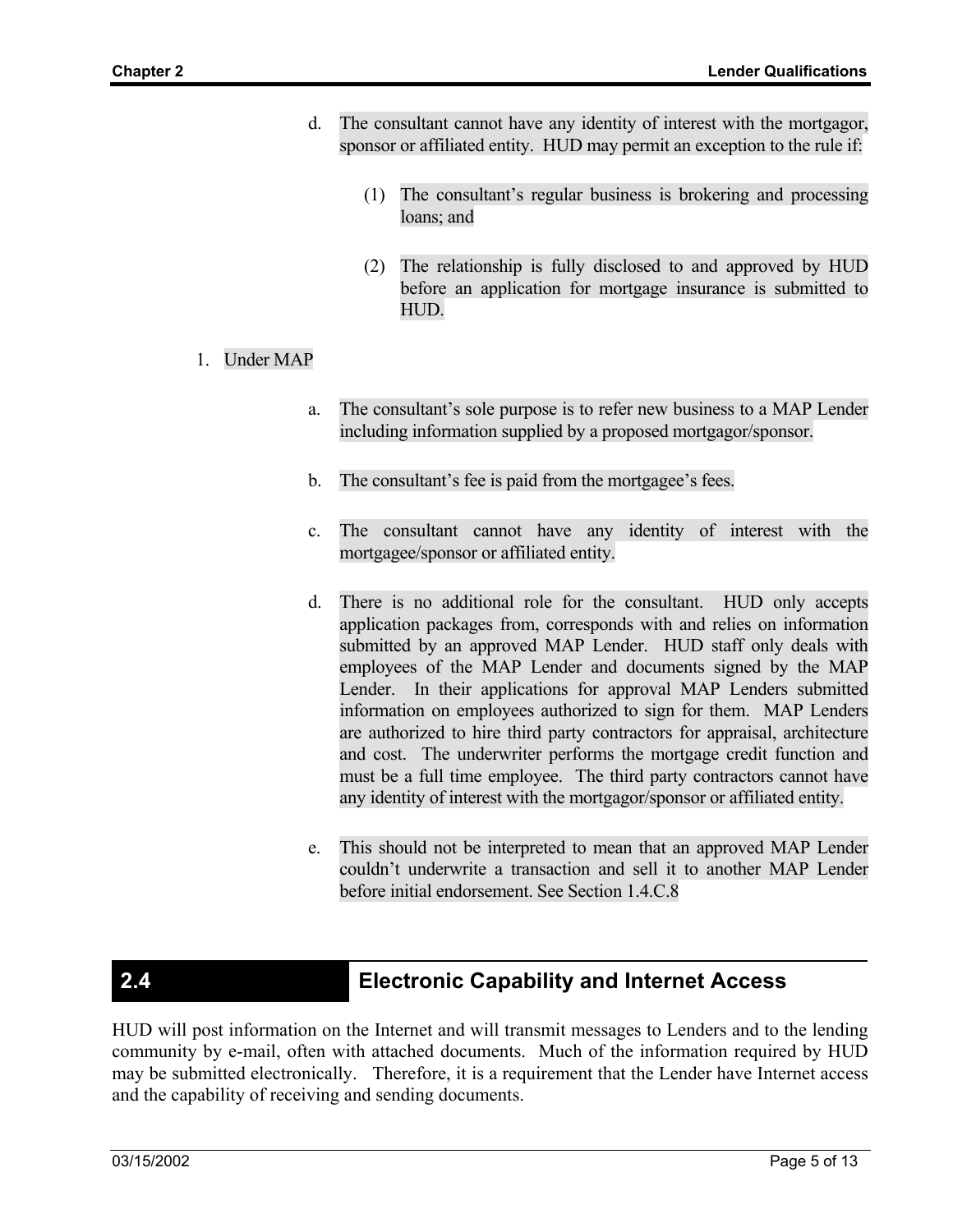# **2.5 Identity of Interest**

No financial or family relationship is permitted between an officer or partner of the MAP Lender, its principal staff or contract employees working on a particular application and, an officer, Director, or partner of the sponsor, the mortgagor, the principal of the mortgagors, the general contractor, subcontractor, or the seller of the land or property. Identify of Interest issues can be considerably complex and require a great deal of research to be properly answered. If there is a question about whether or not there is an identity of interest between the Lender and the mortgagor, contractor, and others, all questions and supporting documentation must be submitted to:

Lender Qualifications and Monitoring Division

Office of Multifamily Development

Room 6128

451  $7<sup>th</sup>$  Street, SW

Washington, DC 20410

FAX Number: 202-708-3104

## **2.6 Application Package**

No form has been developed for an application for approval as a MAP Lender, but the information submitted should include the following:

- A. Exhibit A. Name of applicant, address, employer identification number, contact person or persons, telephone and fax number, e-mail address, branch offices for multifamily business with address, telephone and e-mail address.
- B. Exhibit B. List of names an titles of those who are authorized to bind the Lender in matters involving the application, underwriting and origination of insured mortgages under MAP.
- C. Exhibit C. Type of mortgagee, (e.g., supervised or non-supervised ) type of legal structure (e.g., general corporation, limited liability corporation, partnership, housing finance agency or other), whether or not a subsidiary of another company and, if so, identification of the parent company.
- D. Exhibit D. Copy of letter of approval/HUD approved Form HUD-92001 evidencing approval as an FHA approved multifamily mortgagee as well as the copy of the most recent Yearly Verification Report submitted to the Lender Approval Division.
- F. Exhibit E. Copy of most recent financial statements submitted to HQ Lender Approval Division (not applicable to supervised mortgagees).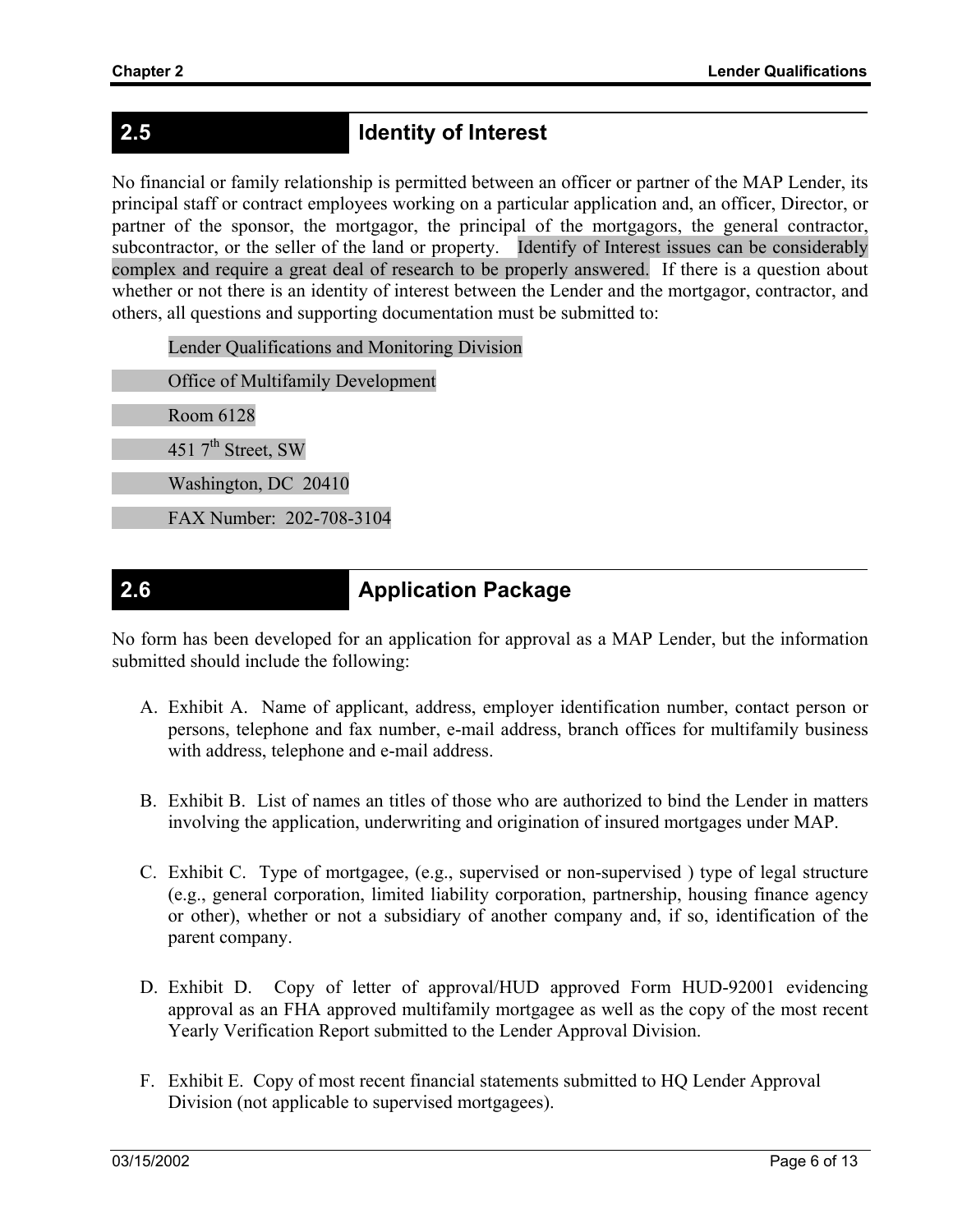- F. Exhibit F. Narrative discussion of the applicant's method of operation in multifamily lending. This would include whether or not it acts as a mortgage banker servicing loans, or an originator selling commitments or loans to others, whether it originates or holds loans in its portfolio of purchases loans from others, or both, experience in construction loan administration, the number, location and staffing of branch offices it operates, and any other information the applicant deems relevant in providing a clear picture of its business.
- G. Exhibit G. Experience of the applicant in multifamily loan or origination, both conventional and FHA insured. List the FHA insured loans for which applicant has received firm commitments in the last 5 years and the number, name, location, original amount, HUD Office where processed and whether or not the loan is in default, an election to assign the loan to FHA for insurance benefits has been filed or the loan has been assigned to FHA. The extent of conventional lending may be summarized rather than listing each conventional mortgage originated in the last 5 years. It is important to cover the summary the extent of conventional multifamily experience, the estimated extent to which construction loan financing was involved and the number and percentage of defaults and foreclosures. If an FHA or conventional loan was sold since origination and is serviced by another lender, please list it. Please report, if you know, whether or not the sold loan is in default, foreclosure or if assigned to FHA for insurance benefits. Default for these purposes means a loan whose payment is more than 60 days overdue.
- H. Exhibit H. Narrative discussion explaining any elections to assign FHA loans for insurance benefits where initial endorsement of the FHA loans occurred after May 1, 1995.
- I. Exhibit I. Resumes of the staff who will be responsible for the applicant's submission of a MAP loan application which demonstrate that the staff has the required multifamily experience. Underwriter(s) must evidence a minimum 3 years recent experience, worked regularly in the multifamily lending business and underwritten at least 3 loans which have actually been funded. If multifamily experience is all conventional, provide evidence of understanding of FHA multifamily mortgage insurance origination requirements. For Health Care applications, the underwriter must have within the previous 5 years experience in underwriting the development and operation/management of health care facilities.
- J. Exhibit J. Experience in construction loan administration if intending to perform construction loan administration. Identify those persons authorized to sign advances, construction change orders and escrow releases.
- K. Exhibit K. Information regarding:
	- 1. Lawsuits/claims/judgments filed or issued in the last 3 years against the applicant.
		- a. Which concern equal employment or Lender discrimination prohibited by law, or
		- b. Which are a result of, or might affect significantly affect its multifamily lending business.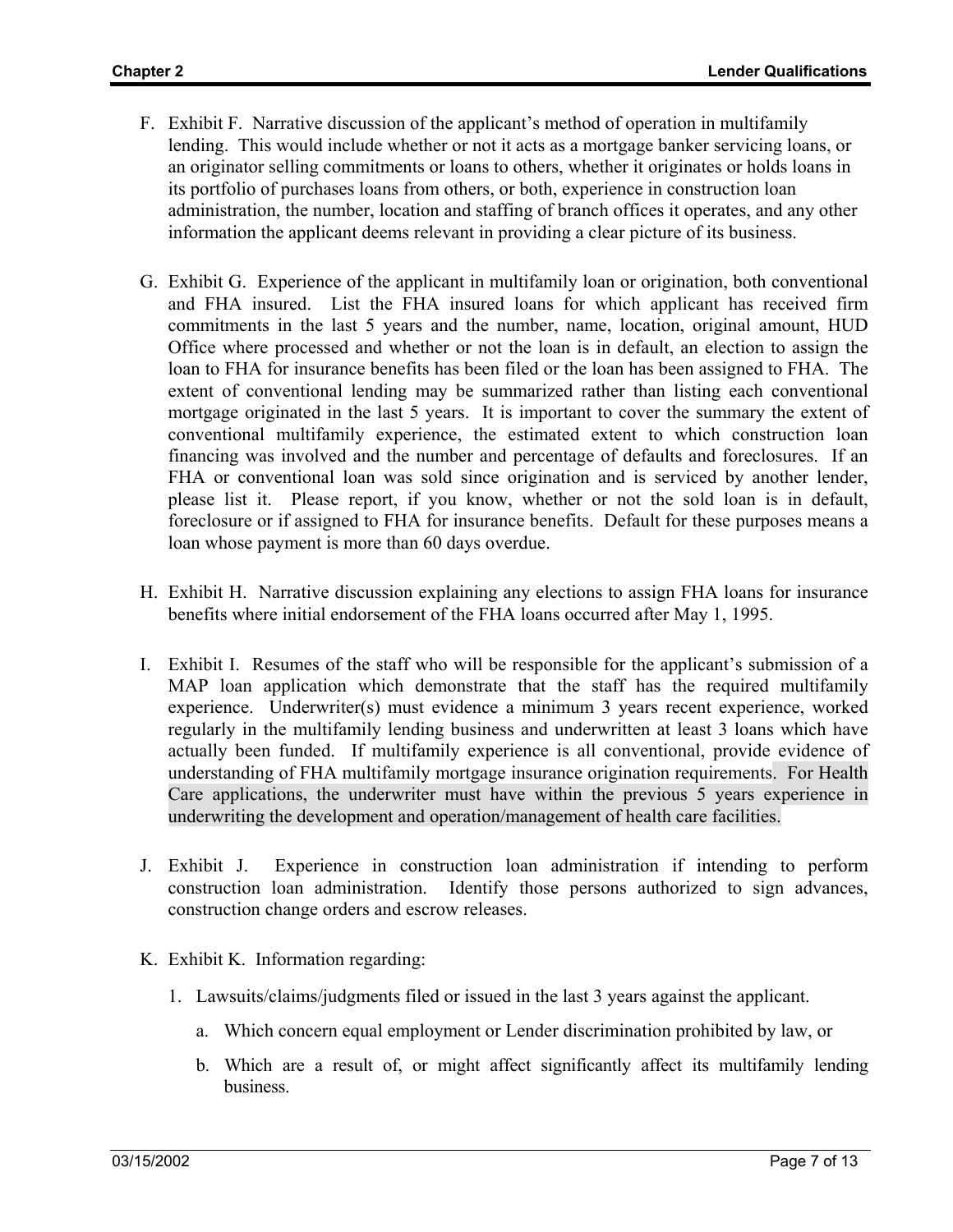- 2. Any criminal charges brought against the applicant related to the mortgage lending business.
- L. Exhibit L. Certification by the Lender that it will certify with each preapplication and application for mortgage insurance that it is in compliance with the identity of interest provisions in the MAP Guide which will provide that, "No financial or family relationship is permitted between an officer, director or partner of the MAP lender, its principal staff or contract employees working on a particularly application and an officer, director or partner of the sponsor, the mortgagor, the principals of the mortgagor, the general contractor, subcontractors or seller of the land or property."
- M. Exhibit M. Agreement that the Lender will open its files and records on FHA applications to monitoring by HUD staff, including the office of Inspector General.

## **2.7 Limitation on Requirements**

- A. There is no requirement for additional net worth requirements for a MAP Lender. All FHAapproved multifamily Lenders must have an adjusted net worth of not less than \$250,000.
- B. There is no fee required by HUD for qualifying (or deciding not to qualify) a MAP Lender.
- C. There is no requirement that approved MAP Lenders notify LQMD if there has been a staff change. MAP Lenders are expected to maintain or improve the level of experience or the number of experienced staff members. The LQMD does not approve or disapprove of individuals working for MAP Lenders, but expects the MAP Lender to be certain that its staff meets the qualifications. If, for example, the Lender loses its staff underwriter, it must immediately replace him or her.
- D. MAP Lenders must notify LQMD if there has been a change of address of the home office for multifamily business, e-mail address, telephone number, ownership, or if the Lender has a material change in the way of doing business. MAP Lenders must also notify LQMD if they withdraw as MAP Lenders, whether temporarily or not.

## **2.8 <b>Agreement to Accept Monitoring** Agreement to Accept Monitoring

The applicant for MAP Lender approval agrees that, if it is approved, it will make its files and records available to HUD or HUD's authorized contractors for such monitoring of MAP processed loans as HUD wishes to make. The origination files should be maintained for 10 years by the Lender even though the loan itself may be sold to another entity. LQMD will provide further information at a later date regarding files to be retained.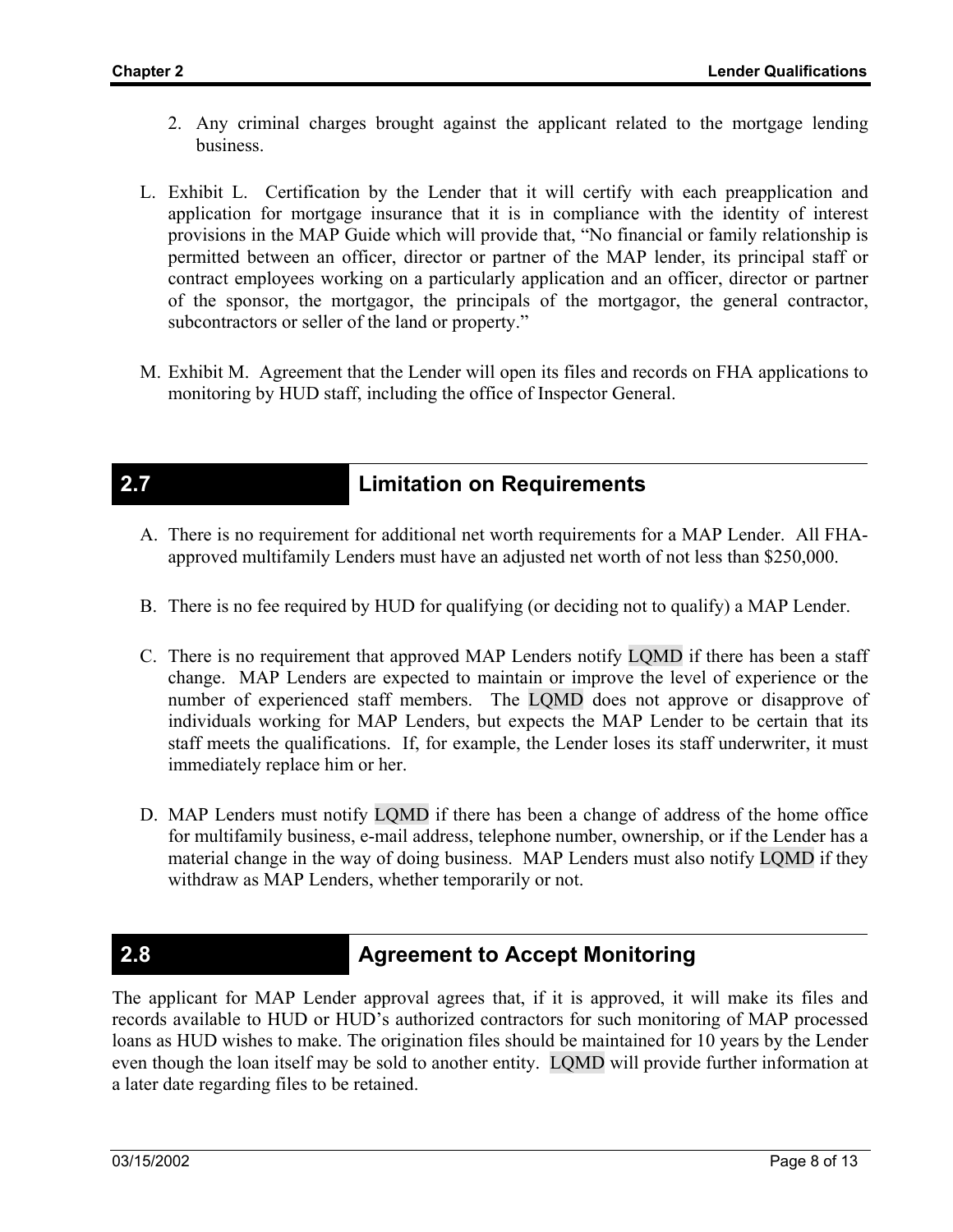## **2.9 Monitoring by LQMD**

- A. MAP Lenders are subject to monitoring and periodic on-site reviews by LQMD to verify for MAP HUD committed loans in processing by the Lender or HUD endorsed that:
	- 1. The Lender adheres to statutory, regulatory and MAP Guide requirements.
	- 2. The Lender's underwriting decisions are consistent with HUD requirements in the MAP Guide.
	- 3. The Lender's technical processing is consistent with HUD requirements in the MAP Guide.
	- 4. The Lender has complied with the conditions of the Firm Commitment and the requirements of initial endorsement (and final endorsement).
	- 5. The Lender has complied with the requirements of construction loan administration set forth in the MAP Guide.
- B. LQMD will not begin reviews of origination documentation until after the Lender's first MAP Firm Commitment has been endorsed for mortgage insurance. Any loan may be reviewed for up to three years after final endorsement.
- C. If there has been fraud or misrepresentation, HUD reserves its legal rights under the contract of mortgage insurance and Mortgagee Review Board requirements.
- D. The review by LQMD is not a substitute for other periodic audits and reviews by HUD, including a financial management review and a review of the Lender's quality control plan as required by HUD Handbook 4060.1 "Mortgagee Approval Handbook."

## **2.10 Termination or Probation of a MAP Lender: Overview**

- A. By authorizing a MAP Lender to prepare much of the documentation for a loan submission for mortgage insurance, HUD places confidence in the Lender's integrity and competence. If in the process of performing this work, the Lender places HUD at risk, HUD needs to terminate the Lender's authority to use the MAP process as quickly as possible. If a Lender's authority to use MAP is terminated, the Lender may still have loan applications for mortgage insurance processed in the traditional way by HUD staff.
- B. The decision to terminate a Lender will be made by a three-member panel of HUD officials, called the MAP Review Panel. Recommendations for termination or probation will come either from LQMD, on the basis of its monitoring responsibilities, or from a Hub Director, on the basis of the Lender's performance. A Hub Director's recommendation for termination should be sent to the Director of LQMD for review before going to the MAP Review Panel. When the Review Panel makes its decision for termination, the decision takes effect immediately and the industry and Hub offices are notified by a posting on the web. There is,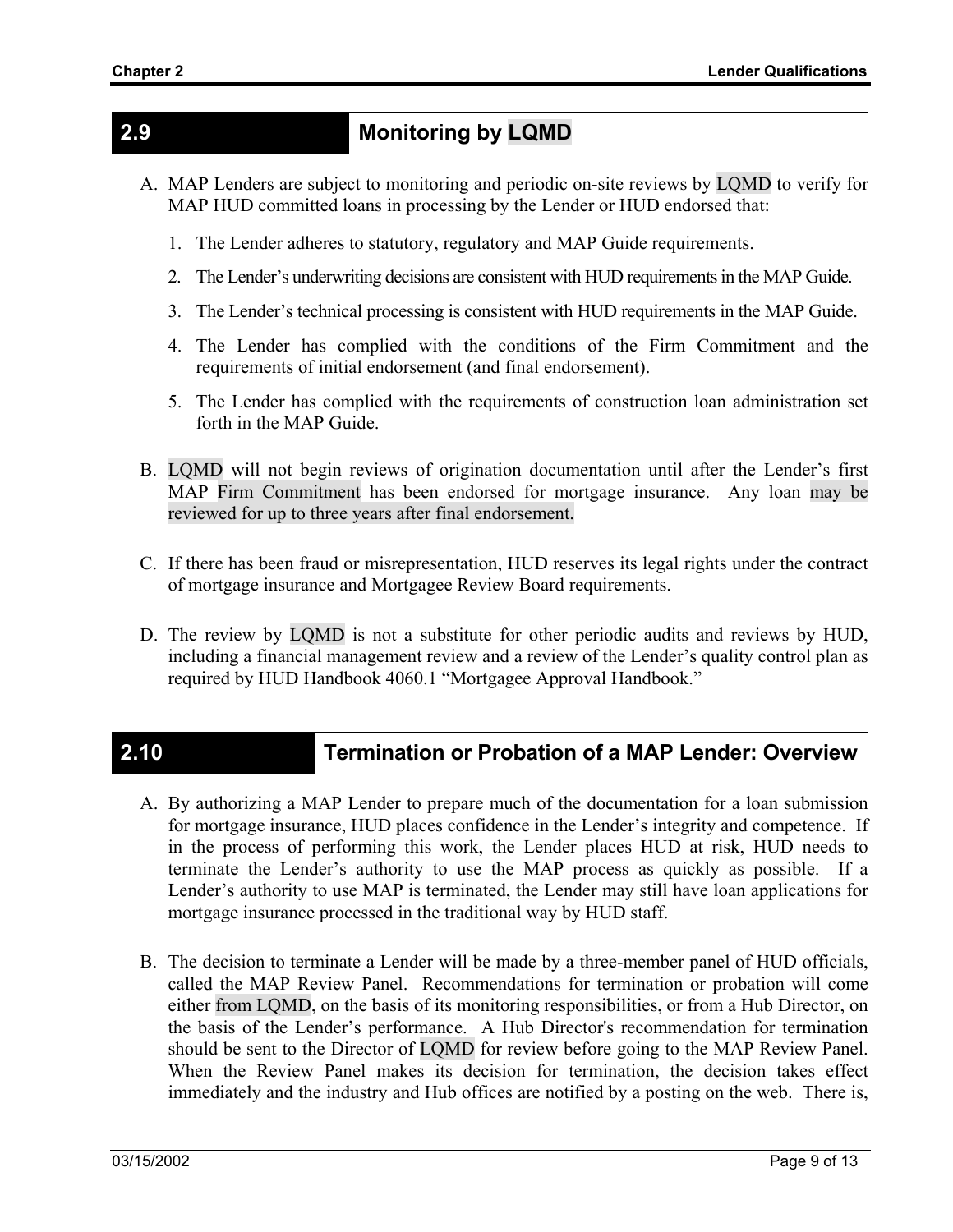however, an appeal allowed to the Deputy Assistant Secretary for Multifamily Housing who may confirm, modify, or overturn the Panel's decision.

C. LQMD or a Hub Director may place a Lender on probation for inadequate underwriting or poor construction administration, which does not seriously affect HUD's risk of loss, but needs to be corrected. Probation is limited by time or conditioned upon the Lender meeting a specific requirement or requirements to the satisfaction of LQMD or the Hub Director. Prolonged probation may lead to a recommendation for termination.

## **2.11 MAP Review Panel**

- A. The decision to terminate approval of a MAP Lender shall be made by a MAP Review Panel. The Panel shall consist of three HUD officials designated by the Deputy Assistant Secretary for Multifamily Housing. The three officials may serve on a continuing basis or may be chosen for the particular review, as the Deputy Assistant Secretary for Multifamily Housing determines. No Panel member shall also be the Hub Director making the recommendation. Neither the LQMD Director nor LQMD staff shall be eligible as Panel members. Panel members are expected to have a good knowledge of multifamily housing origination and underwriting procedures. Panel members shall have no prior business affiliation or other conflicts of interest with the Lender under review.
- B. The Panel is charged with an impartial review of the information submitted by the Director of the OQA or by the Hub Director through the Director of OQA. It may request further information from the Director of the OQA or from the Hub Director. If it chooses, it may invite, receive and review information submitted by the Lender.
- C. It should be noted that MAP Review Panel's deliberations are not intended as an administrative hearing. MAP approval represents an agreement between HUD and the Lender to allow a Lender to use accelerated processing. The agreement may be terminated voluntarily by the Lender, or HUD may terminate that opportunity if it believes that the Lender has breached its responsibilities under MAP.
- D. A prompt decision is important. When the MAP Review Panel has received the information that it needs, it has a goal of making its decision within ten working days of the receipt of the information.

## **2.12 Recommendations for Termination**

A. A Hub Director may discuss with a MAP Lender at any time any reasons HUD has to consider improvements necessary to assure that the Lender is using its MAP authority correctly. If the Director determines that there are serious concerns about the Lender's underwriting, but HUD's risk is not directly and adversely affected, the Director may put the Lender on probation, discussed in Section 2.16, below. If the Director believes that there are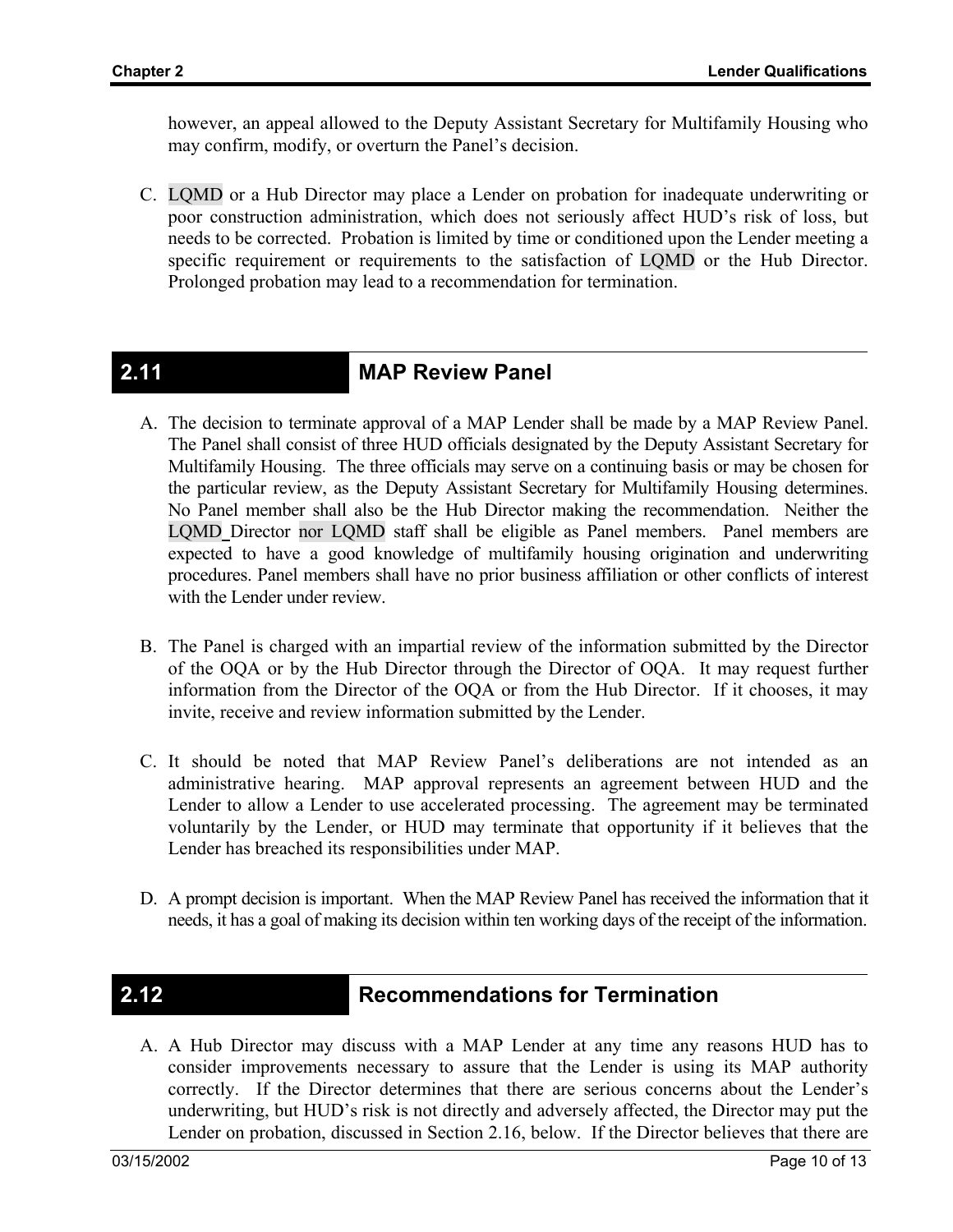serious concerns about the Lender's underwriting and that HUD's risk will be directly and adversely affected, the Director may make the recommendation for termination to the Director of LQMD for review and submittal to the MAP Review Panel. The Program Center Director recommendation goes to the Hub Director (see Section 2.12.C) for recommendation.

- B. As a result of its review of loans already committed, the Director of LQMD may also place a Lender on probation when the review of the Lender's documentation, or lack of documentation, for the pre-application stage or the application for a Firm Commitment indicates reasons for serious concern that does not adversely affect HUD's risk. If the serious concerns directly and adversely affect HUD's risk, the Director of LQMD may make a recommendation to the MAP Review Panel for termination.
- C. Although a Program Center Director may initiate a recommendation for probation or termination, that action for probation or recommendation for termination must be made by the Hub Director responsible for the Program Center.
- D. Reasons for serious concern about the Lender's underwriting will be determined by the Hub Director or the Director of LQMD, but may include the following examples, particularly when there is a pattern or practice of unacceptable performance over several applications:
	- 1. Failure to provide required exhibits or the submission of incomplete or inaccurate exhibits. Although the Lender will be permitted to correct minor errors or provide additional information, substantial inaccuracies or lack of significant information will result in a return of the application and retention of any fee collected.
	- 2. Preparation of an underwriting summary that is not supported by the appropriate documentation and analysis.
	- 3. Failure to notify the HUD processing office promptly of changes in the mortgage loan application for a Firm Commitment submitted, such as change in rents, numbers of units, or gross project area.
	- 4. Failure to meet MAP closing requirements or construction loan administration requirements.
	- 5. Fraud or misrepresentation.
	- 6. Repeated failure to complete processing to Firm Commitment.
	- 7. Evidence that a Lender's inadequate or inaccurate underwriting was a cause for assignment of an FHA-insured mortgage loan for insurance benefits.
- E. Post-endorsement monitoring, discussed in Sections 2.8–2.9 of this chapter, may result in a recommendation by the Director of LQMD that the Lender's MAP designation be terminated.

### 03/01/02 **2.13 Effect of Probation and Termination**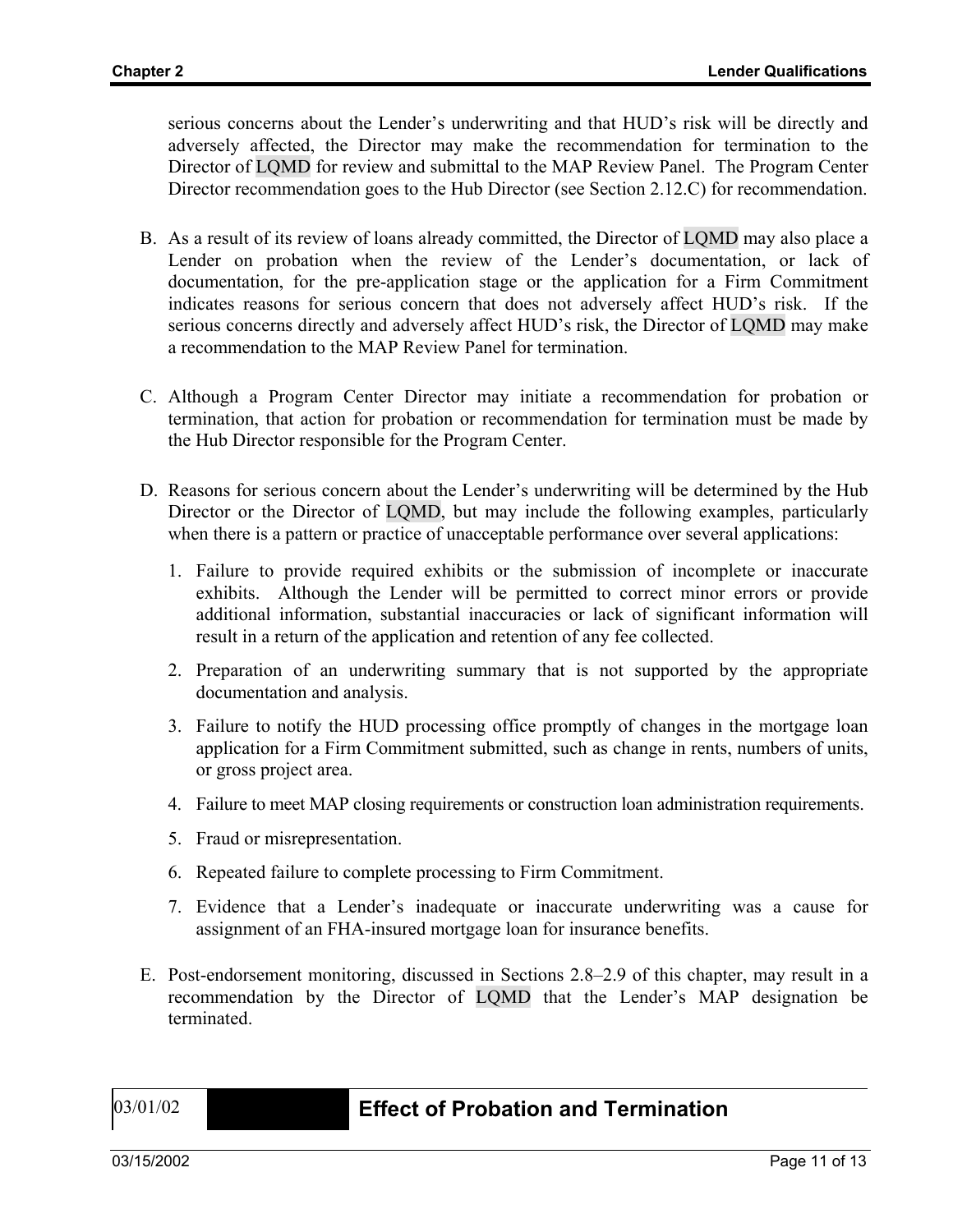### A. Probation

- 1. As noted in the previous section of this chapter, the Hub Director or the Director of Multifamily Housing Development may place a Lender's MAP designation in a probationary status. Probation is limited by time or conditioned upon the Lender meeting a specific requirement or requirements, such as replacement of a staff member, or both. When the specific requirement or requirements are met to the satisfaction of the Director placing the Lender on probation, the probation period may be ended and the Lender may resume its activities and responsibilities as a MAP Lender.
- 2. During the period that a MAP Lender is on probation, it may not submit materials for new preapplication reviews or new applications for Firm Commitments for FHA multifamily mortgage insurance under MAP. It may, however, continue to process applications which were initiated by the submission of exhibits to a HUD processing office prior to the probation date.
- 3. Probation shall last until the problems justifying probation are corrected to the satisfaction of the Hub Director, or, if probation has been imposed by the Director of Multifamily Housing Development, to the satisfaction of the Director of Multifamily Housing Development.
- 4. Probation initiated by a Hub Director is limited to the Lender's activities in the geographical area of the Hub and its Program offices. Probation initiated by the Director LQMD shall be on a national basis unless the LQMD Director determines that probation should apply only in a geographically restricted area. Notice of probation, whether limited to a geographical area or national, shall be posted on the web. When probation is lifted, that information shall also be posted promptly on the web.
- B. Termination
	- 1. As noted earlier in this chapter, either the Hub Director or the Director of the LQMD may make a recommendation to the MAP Review Panel for termination of a Lender's MAP approval. The Hub Director's recommendation for termination is forwarded to the LQMD Director for review and forwarding to the MAP Review Panel. When the Review Panel makes a decision for termination effective on a specific date, the MAP Lender may not initiate any new applications for FHA multifamily mortgage insurance under MAP, including exhibits for a pre-application review. Any pending applications which are being processed at the time of termination may no longer be processed under MAP. The Lender will either have to transfer the application for processing to another MAP Lender or continue with the application using traditional HUD processing. If traditional processing is used, the Hub or Program Center may require that the process start from the beginning.
	- 2. An application for reinstatement of MAP authority may not be made until at least 12 months after the date of termination. The requirements for reinstatement shall be similar to initial qualification, discussed in Sections 2.3 and 2.6 of this chapter, and the applicant must show that the problems which led to termination have been resolved to the satisfaction of LQMD.

**2.14 Appeals**